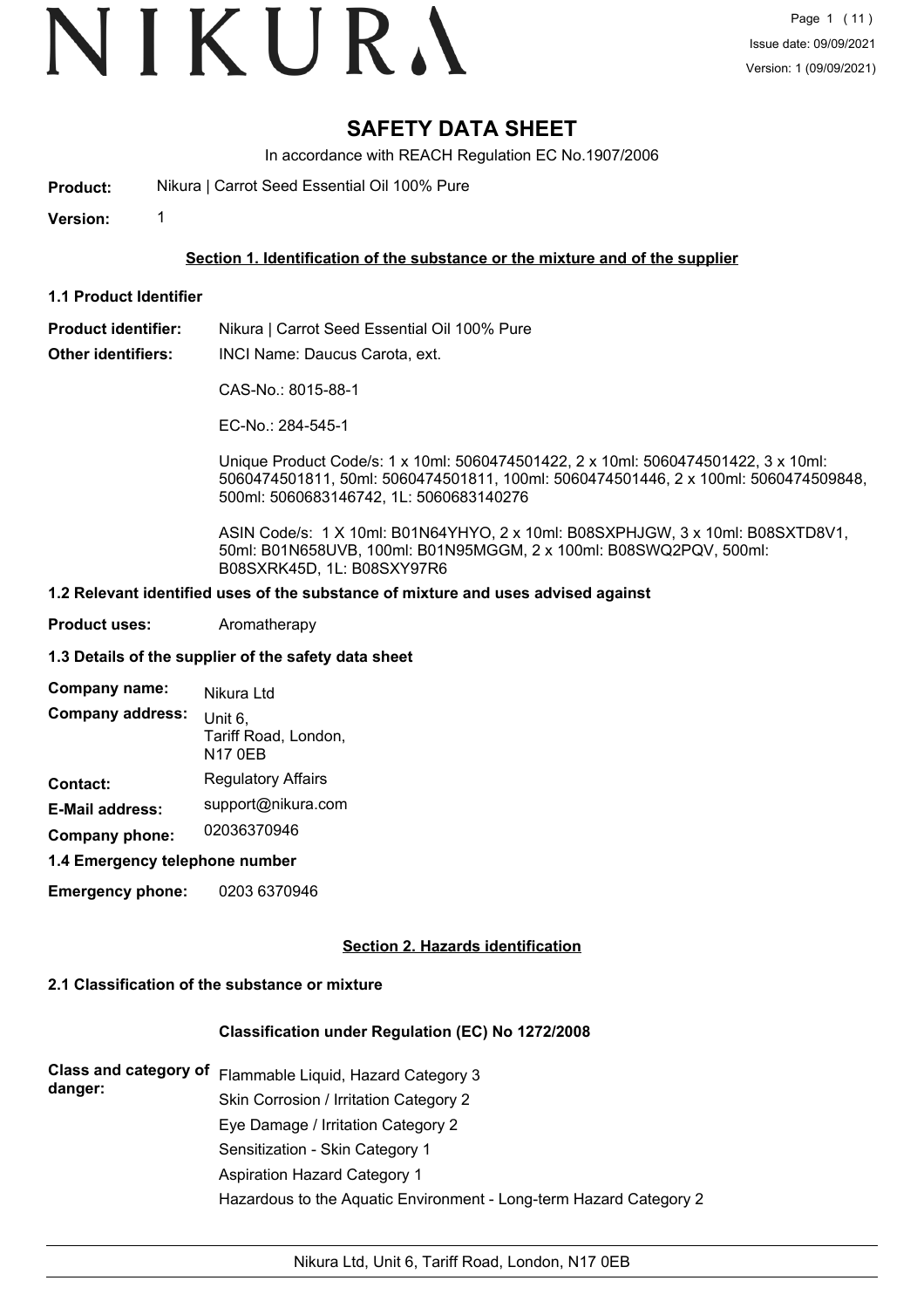## **SAFETY DATA SHEET**

In accordance with REACH Regulation EC No.1907/2006

| <b>Product:</b>                     | Nikura   Carrot Seed Essential Oil - 10ml - 100% Pure                                                                                                                                                                                                                                                                                                                                                                                                                                                                                                                                                                                                                                                                                                                                                                                                                                                                                                                                                                                                                                                                                                                                                                                                                                                                                                                                       |
|-------------------------------------|---------------------------------------------------------------------------------------------------------------------------------------------------------------------------------------------------------------------------------------------------------------------------------------------------------------------------------------------------------------------------------------------------------------------------------------------------------------------------------------------------------------------------------------------------------------------------------------------------------------------------------------------------------------------------------------------------------------------------------------------------------------------------------------------------------------------------------------------------------------------------------------------------------------------------------------------------------------------------------------------------------------------------------------------------------------------------------------------------------------------------------------------------------------------------------------------------------------------------------------------------------------------------------------------------------------------------------------------------------------------------------------------|
| <b>Version:</b><br>1                |                                                                                                                                                                                                                                                                                                                                                                                                                                                                                                                                                                                                                                                                                                                                                                                                                                                                                                                                                                                                                                                                                                                                                                                                                                                                                                                                                                                             |
| danger:                             | Class and category of H226, Flammable liquid and vapour.<br>H304, May be fatal if swallowed and enters airways.<br>H315, Causes skin irritation.<br>H317, May cause an allergic skin reaction.<br>H319, Causes serious eye irritation.<br>H411, Toxic to aquatic life with long lasting effects.                                                                                                                                                                                                                                                                                                                                                                                                                                                                                                                                                                                                                                                                                                                                                                                                                                                                                                                                                                                                                                                                                            |
| 2.2 Label elements                  |                                                                                                                                                                                                                                                                                                                                                                                                                                                                                                                                                                                                                                                                                                                                                                                                                                                                                                                                                                                                                                                                                                                                                                                                                                                                                                                                                                                             |
|                                     | Classification under Regulation (EC) No 1272/2008                                                                                                                                                                                                                                                                                                                                                                                                                                                                                                                                                                                                                                                                                                                                                                                                                                                                                                                                                                                                                                                                                                                                                                                                                                                                                                                                           |
| Signal word:                        | Danger                                                                                                                                                                                                                                                                                                                                                                                                                                                                                                                                                                                                                                                                                                                                                                                                                                                                                                                                                                                                                                                                                                                                                                                                                                                                                                                                                                                      |
| <b>Hazard statements:</b>           | H226, Flammable liquid and vapour.<br>H304, May be fatal if swallowed and enters airways.<br>H315, Causes skin irritation.<br>H317, May cause an allergic skin reaction.<br>H319, Causes serious eye irritation.<br>H411, Toxic to aquatic life with long lasting effects.                                                                                                                                                                                                                                                                                                                                                                                                                                                                                                                                                                                                                                                                                                                                                                                                                                                                                                                                                                                                                                                                                                                  |
| <b>M</b> factor:                    | None                                                                                                                                                                                                                                                                                                                                                                                                                                                                                                                                                                                                                                                                                                                                                                                                                                                                                                                                                                                                                                                                                                                                                                                                                                                                                                                                                                                        |
| <b>Supplemental</b><br>Information: | None                                                                                                                                                                                                                                                                                                                                                                                                                                                                                                                                                                                                                                                                                                                                                                                                                                                                                                                                                                                                                                                                                                                                                                                                                                                                                                                                                                                        |
| <b>Precautionary</b><br>statements: | P210, Keep away from heat, sparks, open flames and hot surfaces. - No smoking.<br>P233, Keep container tightly closed.<br>P240, Ground/bond container and receiving equipment.<br>P241, Use explosion-proof electrical, ventilating and lighting equipment.<br>P242, Use only non-sparking tools.<br>P243, Take precautionary measures against static discharge.<br>P261, Avoid breathing vapour or dust.<br>P264, Wash hands and other contacted skin thoroughly after handling.<br>P272, Contaminated work clothing should not be allowed out of the workplace.<br>P273, Avoid release to the environment.<br>P280, Wear protective gloves/eye protection/face protection.<br>P301/310, IF SWALLOWED: Immediately call a POISON CENTER or doctor/physician.<br>P303/361/353, IF ON SKIN (or hair): Remove/take off immediately all contaminated clothing.<br>Rinse skin with water/shower.<br>P305/351/338, IF IN EYES: Rinse cautiously with water for several minutes. Remove contact<br>lenses, if present and easy to do. Continue rinsing.<br>P331, Do not induce vomiting.<br>P333/313, If skin irritation or rash occurs: Get medical advice/attention.<br>P337/313, If eye irritation persists: Get medical advice/attention.<br>P362, Take off contaminated clothing and wash before reuse.<br>P370/378, In case of fire: Use carbon dioxide, dry chemical, foam for extinction. |
|                                     |                                                                                                                                                                                                                                                                                                                                                                                                                                                                                                                                                                                                                                                                                                                                                                                                                                                                                                                                                                                                                                                                                                                                                                                                                                                                                                                                                                                             |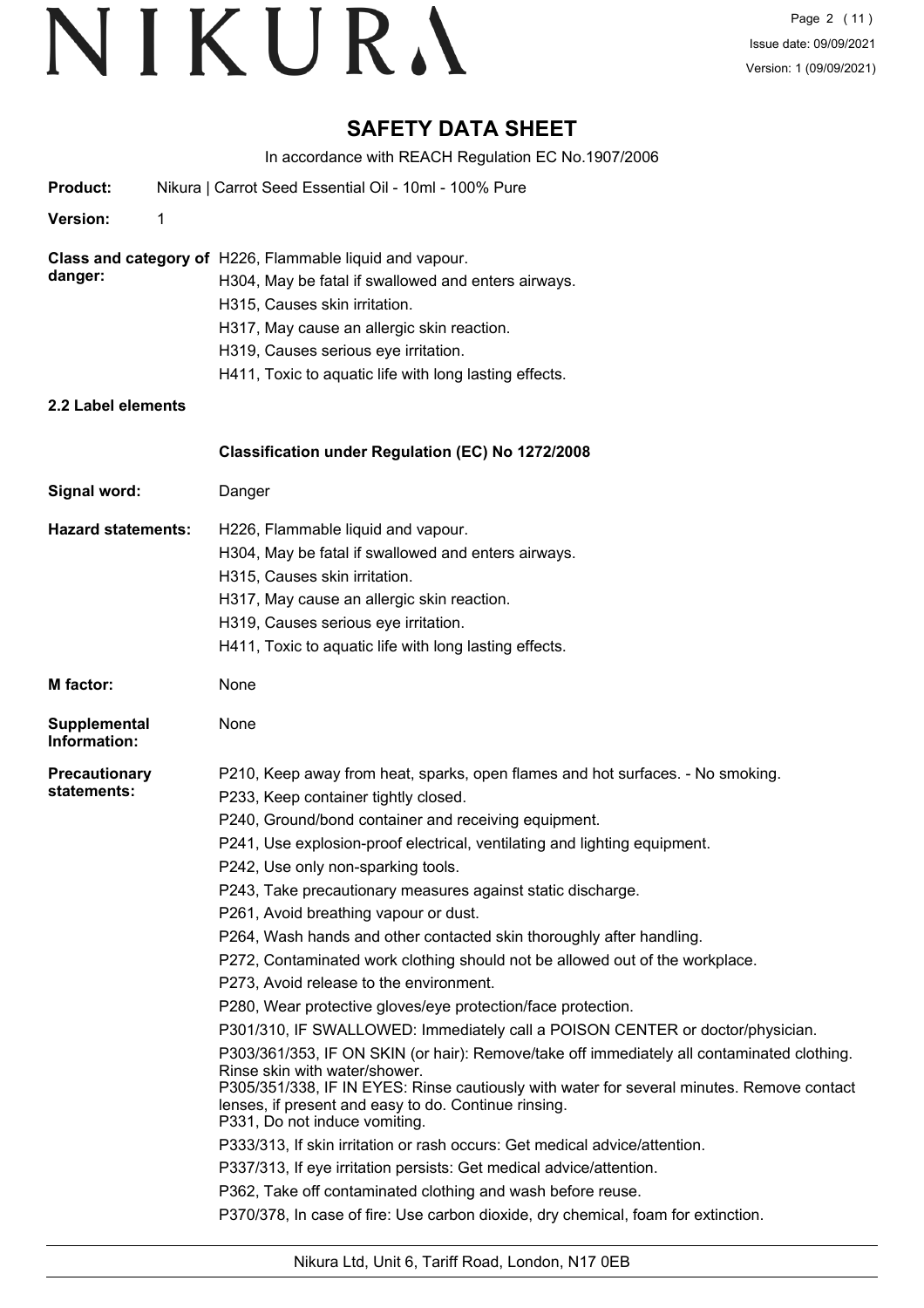## **SAFETY DATA SHEET**

In accordance with REACH Regulation EC No.1907/2006

| <b>Product:</b>   | Nikura   Carrot Seed Essential Oil - 10ml - 100% Pure                                                   |
|-------------------|---------------------------------------------------------------------------------------------------------|
| <b>Version:</b>   | 1                                                                                                       |
|                   | P391, Collect spillage.                                                                                 |
|                   | P403/235, Store in a well-ventilated place. Keep cool.                                                  |
|                   | P405, Store locked up.                                                                                  |
|                   | P501, Dispose of contents/container to approved disposal site, in accordance with local<br>regulations. |
| Pictograms:       |                                                                                                         |
| 2.3 Other hazards |                                                                                                         |
| Other hazards:    | None                                                                                                    |

#### **Section 3. Composition / information on ingredients**

#### **3.1 Substances**

**Product identifier:** Nikura | Carrot Seed Essential Oil - 10ml - 100% Pure

#### **Contains:**

| <b>Name</b>         | <b>CAS</b> | <b>EC</b> | <b>REACH Registration</b><br>No. | $\%$  | <b>Classification for</b><br>(CLP) 1272/2008                                                                                                             |  |
|---------------------|------------|-----------|----------------------------------|-------|----------------------------------------------------------------------------------------------------------------------------------------------------------|--|
| alpha-Pinene        | 80-56-8    | 201-291-9 |                                  | 8.08% | Flam. Lig. 3-Acute Tox.<br>4-Skin Irrit, 2-Skin<br>Sens. 1B-Asp. Tox 1-<br>Aquatic Acute 1-<br>Aquatic Chronic 1:<br>H226-H302-H304-<br>H315-H317-H410.- |  |
| beta-Caryophyllene  | 87-44-5    | 201-746-1 |                                  | 7.23% | Skin Sens. 1B-Asp. Tox<br>1-Aquatic Chronic 4;<br>H304-H317-H413.-                                                                                       |  |
| II-.β.-Bisabolene   | 495-61-4   |           |                                  | 4.00% | Acute Tox. 4-Skin Irrit.<br>2-Skin Sens. 1B-Asp.<br>Tox 1-Aquatic Chronic<br>2;H304-H315-H317-<br>H332-H411.-                                            |  |
| Geranyl acetate     | 105-87-3   | 203-341-5 |                                  | 3.00% | Skin Irrit, 2-Skin Sens.<br>1B-Aquatic Chronic 3;<br>H315-H317-H412.-                                                                                    |  |
| Caryophyllene oxide | 1139-30-6  | 214-519-7 |                                  | 2.31% | Aquatic Chronic 2;<br>H411.-                                                                                                                             |  |
| <b>IFarnesol</b>    | 4602-84-0  | 225-004-1 |                                  | 2.18% | Skin Irrit. 2-Eye Irrit. 2-<br>Skin Sens. 1B-Aquatic<br>Acute 1-Aquatic<br>Chronic 1;H315-H317-<br>H319-H410,-                                           |  |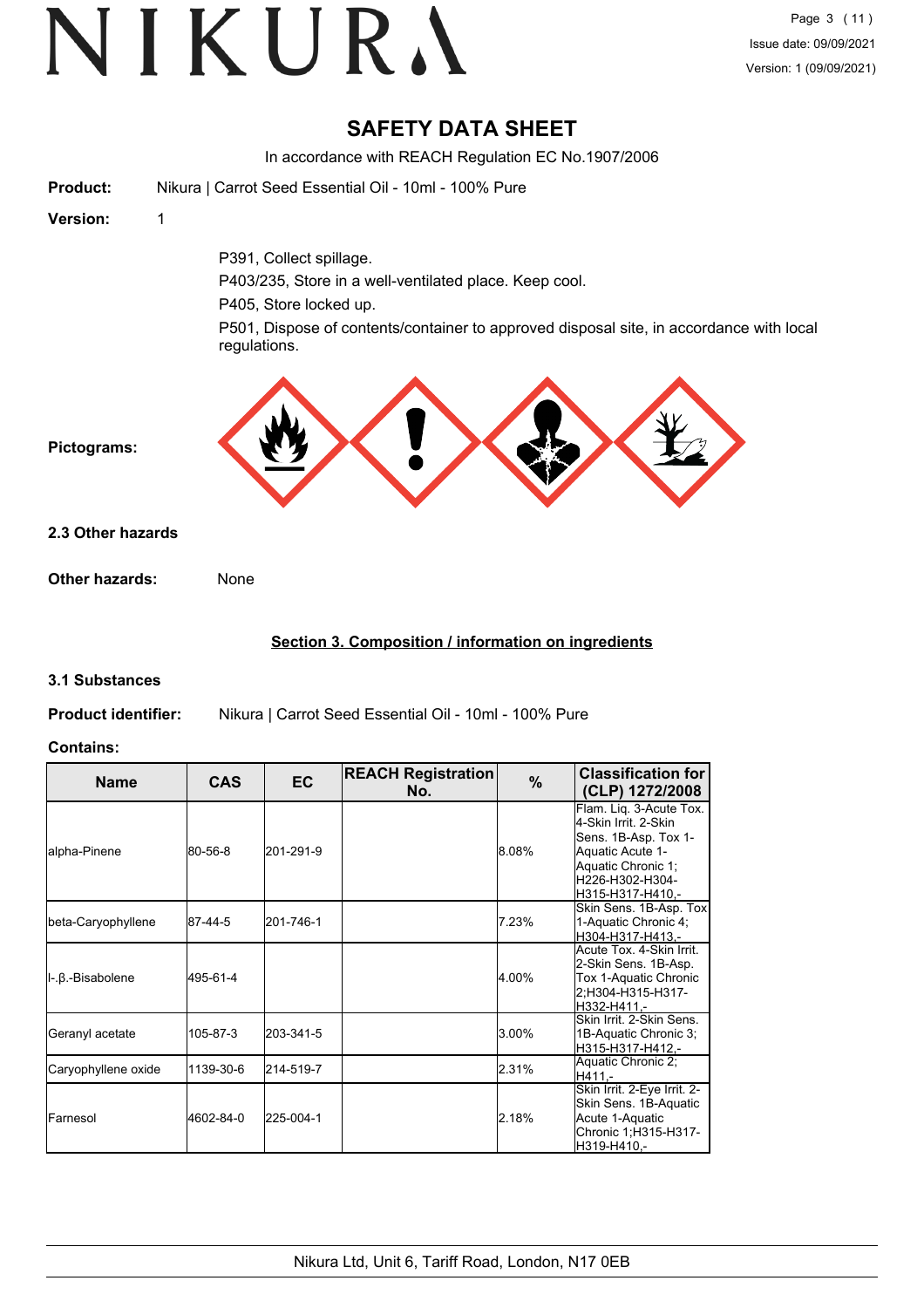## **SAFETY DATA SHEET**

In accordance with REACH Regulation EC No.1907/2006

**Product:** Nikura | Carrot Seed Essential Oil - 10ml - 100% Pure

#### **Version:** 1

| lbeta-Pinene           | 127-91-3   | 204-872-5 | 2.15% | Flam. Liq. 3-Skin Irrit.<br>2-Skin Sens. 1B-Asp.<br>Tox 1-Aquatic Acute 1-<br>Aquatic Chronic 1;<br>H226-H304-H315-<br>H317-H410.-      |
|------------------------|------------|-----------|-------|-----------------------------------------------------------------------------------------------------------------------------------------|
| trans-alpha-Bisabolene | 25532-79-0 |           | 1.58% | Skin Irrit. 2-Skin Sens.<br>1B;H315-H317.-                                                                                              |
| Geraniol               | 106-24-1   | 203-377-1 | 1.43% | Skin Irrit. 2-Eye Dam.<br>1-Skin Sens. 1; H315-<br>H317-H318,-                                                                          |
| Myrcene                | 123-35-3   | 204-622-5 | 1.33% | Flam. Liq. 3-Skin Irrit.<br>2-Eye Irrit. 2-Asp. Tox<br>1-Aquatic Acute 1-<br>Aquatic Chronic 2;<br>H226-H304-H315-<br>H319-H400-H411,-  |
| ld-Limonene            | 5989-27-5  | 227-813-5 | 1.10% | Flam. Liq. 3-Skin Irrit.<br>2-Skin Sens. 1B-Asp.<br>Tox 1-Aquatic Acute 1-<br>Aquatic Chronic 3;<br>H226-H304-H315-<br>H317-H400-H412.- |
| ldl-Limonene           | 138-86-3   | 205-341-0 | 1.09% | Flam. Liq. 3-Skin Irrit.<br>2-Skin Sens. 1B-Asp.<br>Tox 1-Aquatic Acute 1-<br>Aquatic Chronic 3;<br>H226-H304-H315-<br>H317-H400-H412,- |
| p-Cymene               | 99-87-6    | 202-796-7 | 1.06% | Flam. Liq. 3-Repr. 2-<br>Asp. Tox 1-Aquatic<br>Chronic 2;H226-H304-<br>H361-H411.-                                                      |
| <b>Bisabolene</b>      | 495-62-5   | 207-805-8 | 0.87% | Acute Tox. 4-Skin Irrit.<br>2-Skin Sens. 1B-Asp.<br>Tox 1-Aquatic Chronic<br>2;H304-H315-H317-<br>H332-H411.-                           |
| p-Mentha-1,4-diene     | 99-85-4    | 202-794-6 | 0.65% | Flam. Liq. 3-Repr. 2-<br>Asp. Tox 1;H226-H304-<br>H361,-                                                                                |
| Neryl acetate          | 141-12-8   | 205-459-2 | 0.56% | Skin Sens. 1B;H317,-                                                                                                                    |
| Camphene               | 79-92-5    | 201-234-8 | 0.50% | Flam. Liq. 3-Flam. Sol.<br>2-Aquatic Acute 1-<br>Aquatic Chronic 1;<br>H226-H228-H410,-                                                 |
| Nerol                  | 106-25-2   | 203-378-7 | 0.37% | Skin Irrit. 2-Eye Irrit. 2-<br>Skin Sens. 1B;H315-<br>H317-H319,-                                                                       |
| Linalool               | 78-70-6    | 201-134-4 | 0.32% | Skin Irrit. 2-Eye Irrit. 2-<br>Skin Sens. 1B;H315-<br>H317-H319,-                                                                       |
| trans beta-Ocimene     | 3779-61-1  |           | 0.19% | Skin Irrit. 2-Aquatic<br>Acute 1-Aquatic<br>Chronic 2; H315-H400-<br>H <sub>411</sub> .                                                 |
| Terpinolene            | 586-62-9   | 209-578-0 | 0.18% | Flam. Liq. 3-Skin Sens.<br>1B-Asp. Tox 1-Aquatic<br>Acute 1-Aquatic<br>Chronic 1;H226-H304-<br>H317-H410.-                              |

#### **Section 4. First-aid measures**

#### **4.1 Description of first aid measures**

**Inhalation:** Remove from exposure site to fresh air, keep at rest, and obtain medical attention.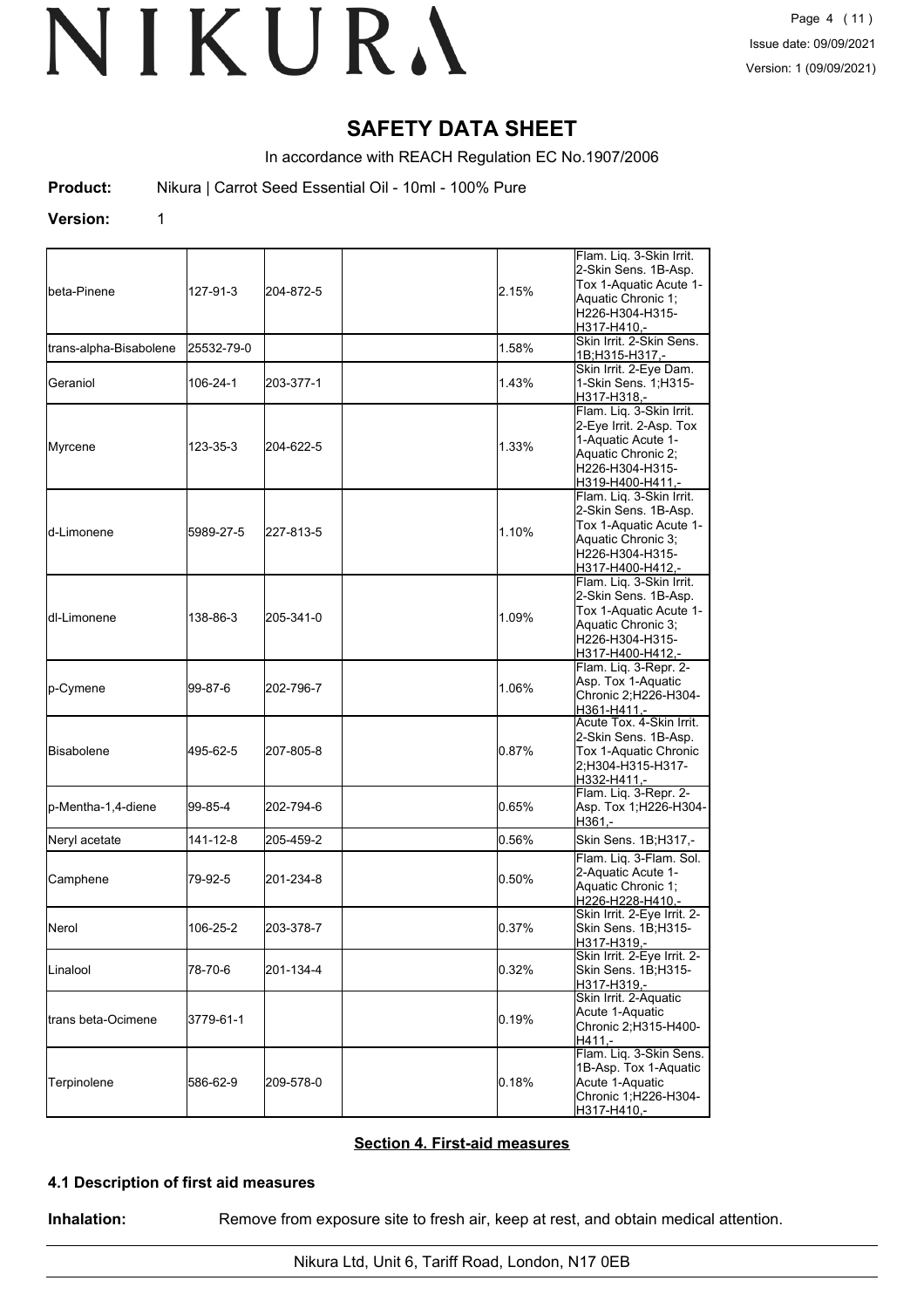## **SAFETY DATA SHEET**

In accordance with REACH Regulation EC No.1907/2006

| <b>Product:</b>       | Nikura   Carrot Seed Essential Oil - 10ml - 100% Pure                                                                               |  |  |  |  |
|-----------------------|-------------------------------------------------------------------------------------------------------------------------------------|--|--|--|--|
| <b>Version:</b>       |                                                                                                                                     |  |  |  |  |
| Eye exposure:         | IF IN EYES: Rinse cautiously with water for several minutes. Remove contact lenses, if present<br>and easy to do. Continue rinsing. |  |  |  |  |
| <b>Skin exposure:</b> | IF ON SKIN (or hair): Remove/take off immediately all contaminated clothing. Rinse skin with<br>water/shower.                       |  |  |  |  |
| Ingestion:            | IF SWALLOWED: Immediately call a POISON CENTER or doctor/physician.                                                                 |  |  |  |  |

#### **4.2 Most important symptoms and effects, both acute and delayed**

May be fatal if swallowed and enters airways.

Causes skin irritation.

May cause an allergic skin reaction.

Causes serious eye irritation.

#### **4.3 Indication of any immediate medical attention and special treatment needed**

None expected, see Section 4.1 for further information.

#### **SECTION 5: Firefighting measures**

#### **5.1 Extinguishing media**

Suitable media: Carbon dioxide, Dry chemical, Foam.

#### **5.2 Special hazards arising from the substance or mixture**

In case of fire, may be liberated: Carbon monoxide, Unidentified organic compounds.

#### **5.3 Advice for fire fighters:**

In case of insufficient ventilation, wear suitable respiratory equipment.

#### **Section 6. Accidental release measures**

#### **6.1 Personal precautions, protective equipment and emergency procedures:**

Avoid inhalation. Avoid contact with skin and eyes. See protective measures under Section 7 and 8.

#### **6.2 Environmental precautions:**

Keep away from drains, surface and ground water, and soil.

### **6.3 Methods and material for containment and cleaning up:**

Remove ignition sources. Provide adequate ventilation. Avoid excessive inhalation of vapours. Contain spillage immediately by use of sand or inert powder. Dispose of according to local regulations.

### **6.4 Reference to other sections:**

Also refer to sections 8 and 13.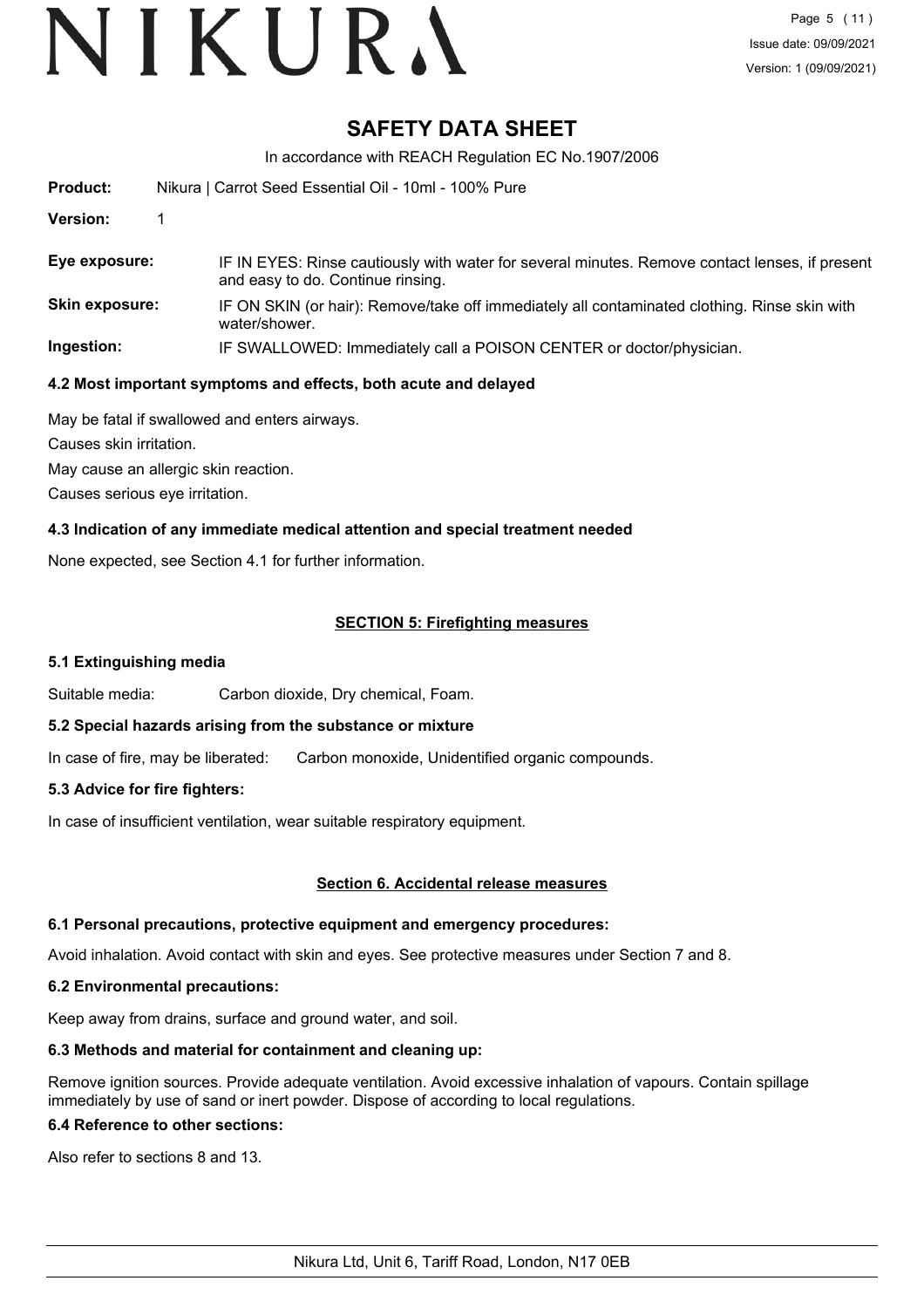# VIKURA

## **SAFETY DATA SHEET**

In accordance with REACH Regulation EC No.1907/2006

**Product:** Nikura | Carrot Seed Essential Oil - 10ml - 100% Pure

**Version:** 1

### **Section 7. Handling and storage**

#### **7.1 Precautions for safe handling:**

Keep away from heat, sparks, open flames and hot surfaces. - No smoking.

#### **7.2 Conditions for safe storage, including any incompatibilities:**

Ground/bond container and receiving equipment. Use only non-sparking tools. Take precautionary measures against static discharge.

#### **7.3 Specific end use(s):**

Aromatherapy: Use in accordance with good manufacturing and industrial hygiene practices.

#### **Section 8. Exposure controls/personal protection**

#### **8.1 Control parameters**

Workplace exposure limits: Not Applicable

#### **8.2 Exposure Controls**

#### **Eye / Skin Protection**

Wear protective gloves/eye protection/face protection

#### **Respiratory Protection**

Under normal conditions of use and where adequate ventilation is available to prevent build up of excessive vapour, this material should not require special engineering controls. However, in conditions of high or prolonged use, or high temperature or other conditions which increase exposure, the following engineering controls can be used to minimise exposure to personnel: a) Increase ventilation of the area with local exhaust ventilation. b) Personnel can use an approved, appropriately fitted respirator with organic vapour cartridge or canisters and particulate filters. c) Use closed systems for transferring and processing this material.

Also refer to Sections 2 and 7.

#### **Section 9. Physical and chemical properties**

#### **9.1 Information on basic physical and chemical properties**

| Pale yellow to amber liquid<br>Appearance: |                                   |  |
|--------------------------------------------|-----------------------------------|--|
| Odour:                                     | Characteristic fruity musky odour |  |
| <b>Odour threshold:</b>                    | Not determined                    |  |
| pH:                                        | Not determined                    |  |
| Melting point / freezing point:            | Not determined                    |  |
| Initial boiling point / range:             | Not determined                    |  |
| Flash point:                               | 59 $^{\circ}$ C                   |  |
| <b>Evaporation rate:</b>                   | Not determined                    |  |
| Flammability (solid, gas):                 | Not determined                    |  |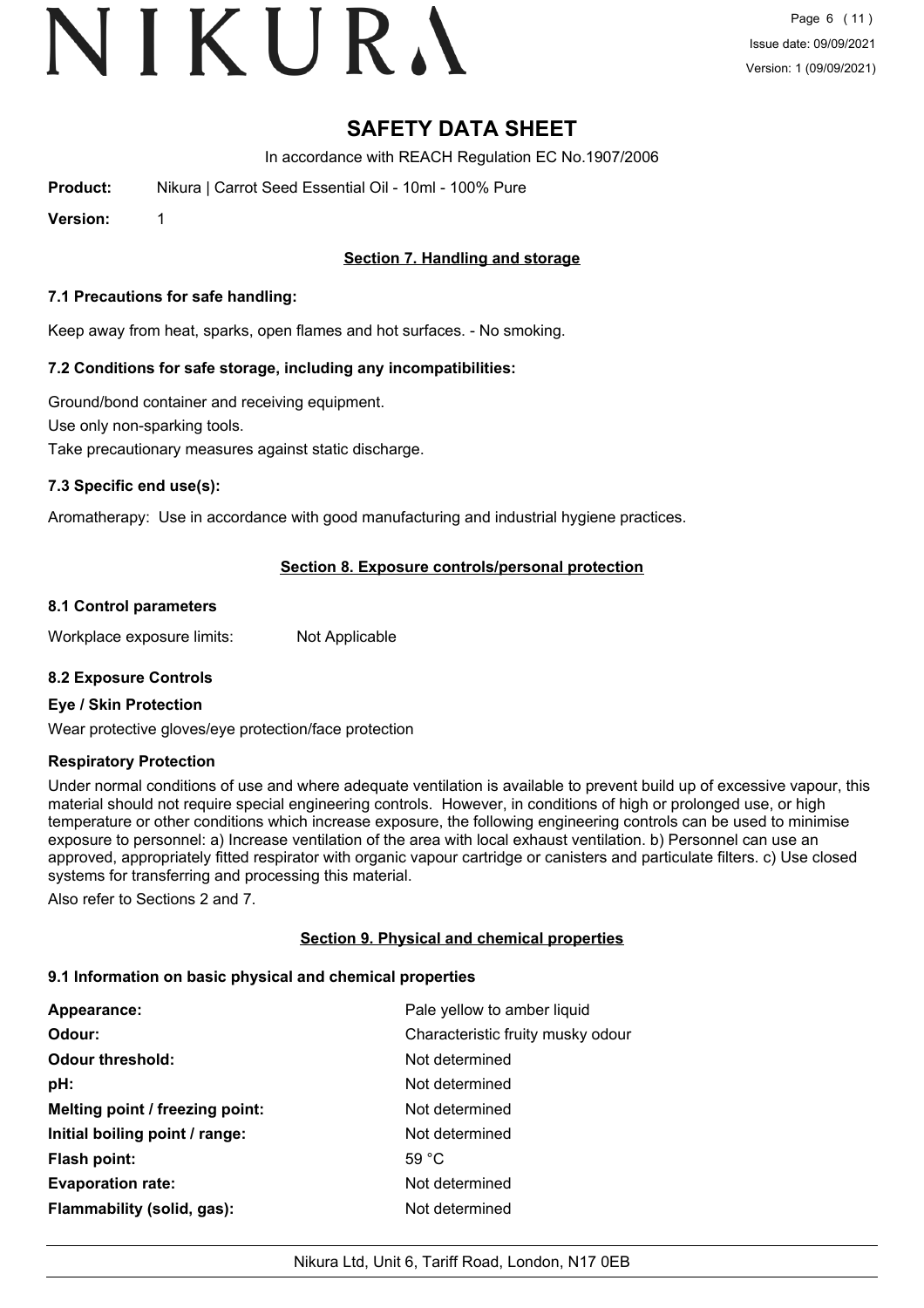## **SAFETY DATA SHEET**

In accordance with REACH Regulation EC No.1907/2006

**Product:** Nikura | Carrot Seed Essential Oil - 10ml - 100% Pure

**Version:** 1

| Upper/lower flammability or explosive limits: | Product does not present an explosion hazard |  |  |  |
|-----------------------------------------------|----------------------------------------------|--|--|--|
| Vapour pressure:                              | Not determined                               |  |  |  |
| Vapour density:                               | Not determined                               |  |  |  |
| <b>Relative density:</b>                      | $0.8950 - 0.9700$                            |  |  |  |
| Solubility(ies):                              | Not determined                               |  |  |  |
| Partition coefficient: n-octanol/water:       | Not determined                               |  |  |  |
| <b>Auto-ignition temperature:</b>             | Not determined                               |  |  |  |
| <b>Decomposition temperature:</b>             | Not determined                               |  |  |  |
| <b>Viscosity:</b>                             | Not determined                               |  |  |  |
| <b>Explosive properties:</b>                  | Not expected                                 |  |  |  |
| <b>Oxidising properties:</b>                  | Not expected                                 |  |  |  |

**9.2 Other information:** None available

#### **Section 10. Stability and reactivity**

#### **10.1 Reactivity:**

Presents no significant reactivity hazard, by itself or in contact with water.

#### **10.2 Chemical stability:**

Good stability under normal storage conditions.

#### **10.3 Possibility of hazardous reactions:**

Not expected under normal conditions of use.

#### **10.4 Conditions to avoid:**

Avoid extreme heat.

#### **10.5 Incompatible materials:**

Avoid contact with strong acids, alkalis or oxidising agents.

#### **10.6 Hazardous decomposition products:**

Not expected.

### **Section 11. Toxicological information**

#### **11.1 Information on toxicological effects**

| <b>Acute Toxicity:</b>                    | Based on available data the classification criteria are not met. |
|-------------------------------------------|------------------------------------------------------------------|
| <b>Acute Toxicity Oral</b>                | >5000                                                            |
| <b>Acute Toxicity Dermal</b>              | Not Applicable                                                   |
| <b>Acute Toxicity Inhalation</b>          | Not Available                                                    |
| <b>Skin corrosion/irritation:</b>         | Skin Corrosion / Irritation Category 2                           |
| Serious eye damage/irritation:            | Eye Damage / Irritation Category 2                               |
| <b>Respiratory or skin sensitisation:</b> | Sensitization - Skin Category 1                                  |
| Germ cell mutagenicity:                   | Based on available data the classification criteria are not met. |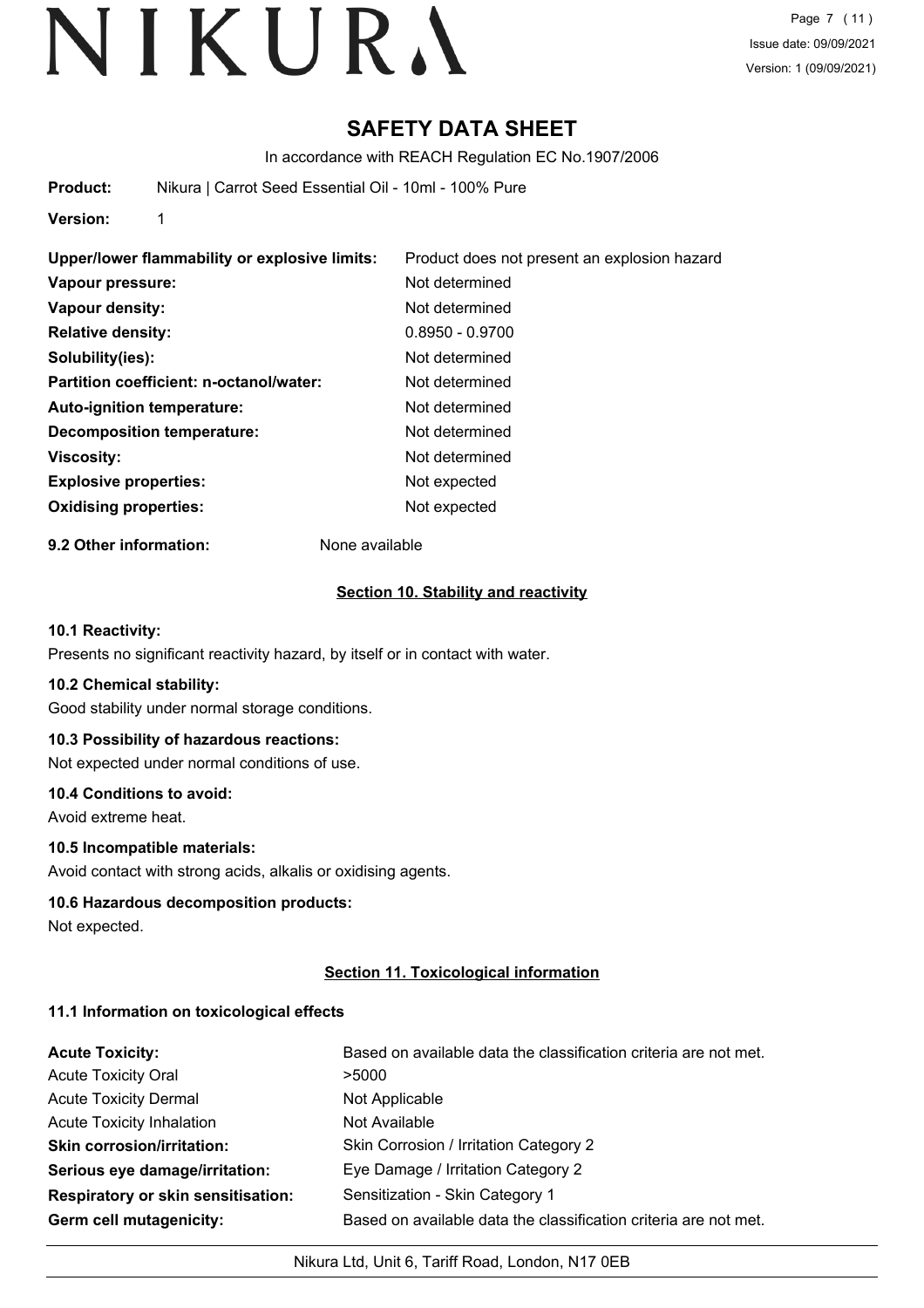## **SAFETY DATA SHEET**

In accordance with REACH Regulation EC No.1907/2006

| <b>Product:</b> | Nikura   Carrot Seed Essential Oil - 10ml - 100% Pure |
|-----------------|-------------------------------------------------------|
| Version:        |                                                       |

| <b>Carcinogenicity:</b>        | Based on available data the classification criteria are not met. |
|--------------------------------|------------------------------------------------------------------|
| <b>Reproductive toxicity:</b>  | Based on available data the classification criteria are not met. |
| <b>STOT-single exposure:</b>   | Based on available data the classification criteria are not met. |
| <b>STOT-repeated exposure:</b> | Based on available data the classification criteria are not met. |
| <b>Aspiration hazard:</b>      | <b>Aspiration Hazard Category 1</b>                              |

#### **Information about hazardous ingredients in the mixture**

| Ingredient                   | <b>CAS</b> | EC                | <b>LD50/ATE Oral</b> | LD50/ATE<br><b>Dermal</b> | LC50/ATE<br><b>Inhalation</b> | <b>LC50</b><br><b>Route</b> |
|------------------------------|------------|-------------------|----------------------|---------------------------|-------------------------------|-----------------------------|
| lalpha-Pinene                | 80-56-8    | $ 201 - 291 - 9 $ | 500                  | Not available             | Not available                 | <b>Not</b><br>lavailable    |
| $\ $ -. $\beta$ .-Bisabolene | 495-61-4   |                   | Not available        | Not available             |                               | <b>Not</b><br>lavailable    |

Refer to Sections 2 and 3 for additional information.

### **Section 12. Ecological information**

### **12.1 Toxicity:**

Toxic to aquatic life with long lasting effects.

**12.2 Persistence and degradability:** Not available **12.3 Bioaccumulative potential:** Not available

**12.4 Mobility in soil:** Not available

### **12.5 Results of PBT and vPvB assessment:**

This substance does not meet the PBT/vPvB criteria of REACH, annex XIII.

**12.6 Other adverse effects:** Not available

### **Section 13. Disposal considerations**

### **13.1 Waste treatment methods:**

Dispose of in accordance with local regulations. Avoid disposing into drainage systems and into the environment. Empty containers should be taken to an approved waste handling site for recycling or disposal.

### **Section 14. Transport information**

| 14.1 UN number:                                                               | UN1169                                          |  |
|-------------------------------------------------------------------------------|-------------------------------------------------|--|
| 14.2 UN Proper Shipping Name:                                                 | EXTRACTS, AROMATIC, LIQUID                      |  |
| 14.3 Transport hazard class(es):                                              | 3                                               |  |
| <b>Sub Risk:</b>                                                              | ۰                                               |  |
| 14.4. Packing Group:                                                          | Ш                                               |  |
| <b>14.5 Environmental hazards:</b>                                            | This is an environmentally hazardous substance. |  |
| 14.6 Special precautions for user:                                            | None additional                                 |  |
| 14.7 Transport in bulk according to Annex II of MARPOL73/78 and the IBC Code: |                                                 |  |
| Not applicable                                                                |                                                 |  |

Nikura Ltd, Unit 6, Tariff Road, London, N17 0EB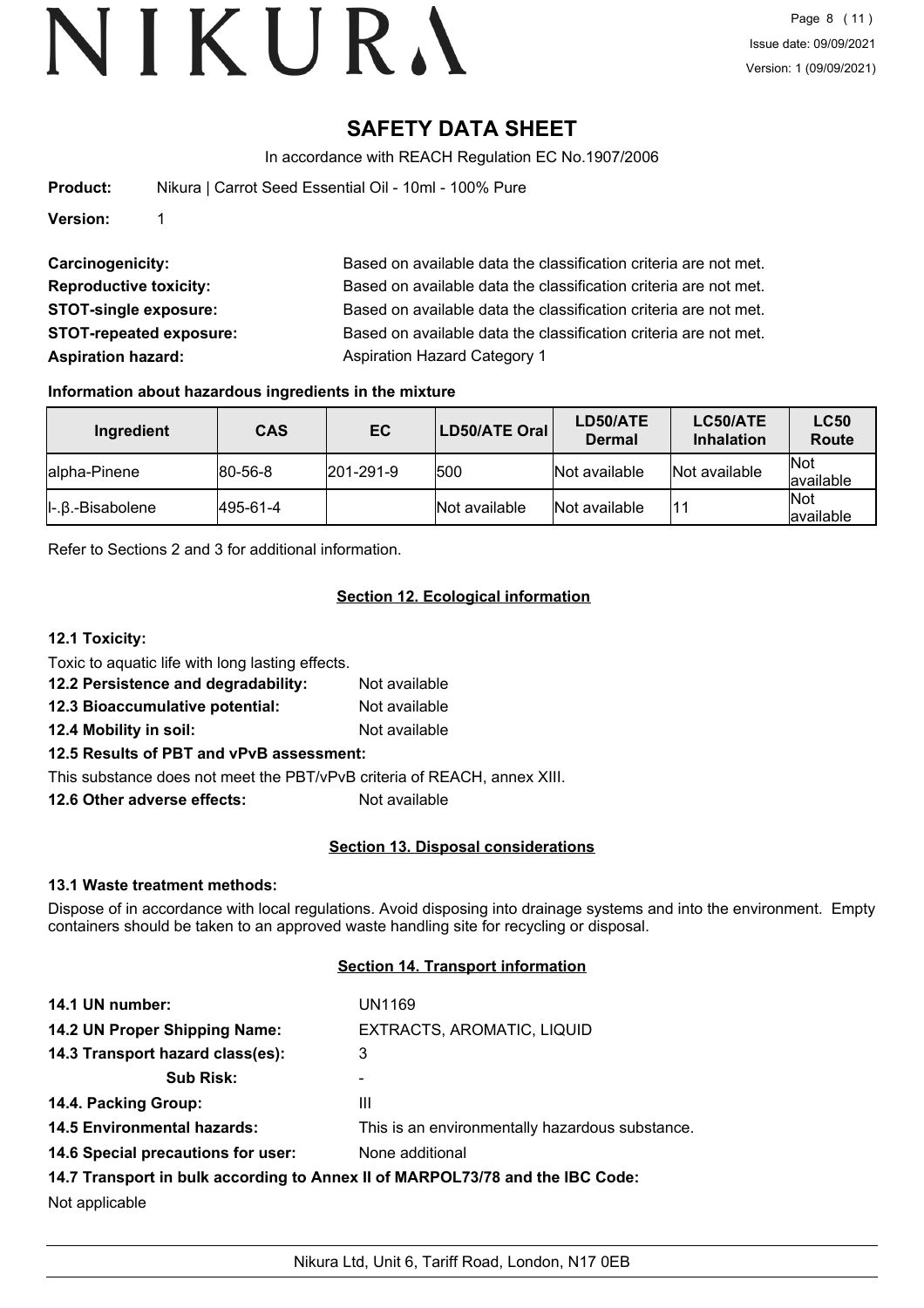## **SAFETY DATA SHEET**

In accordance with REACH Regulation EC No.1907/2006

**Product:** Nikura | Carrot Seed Essential Oil - 10ml - 100% Pure

**Version:** 1

#### **Section 15. Regulatory information**

#### **15.1 Safety, health and environmental regulations/legislation specific for the substance or mixture**

RIFM ID Number: 578-H2.12

### **15.2 Chemical Safety Assessment**

A Chemical Safety Assessment has not been carried out for this product.

#### **Section 16. Other information**

| <b>Concentration % Limits:</b>  | EH C2=17.91% EH C3=1.78% EH C4=73.08% SCI 2=38.55% EDI 2=56.<br>15% SS 1=12.38% AH 1=19.61% |
|---------------------------------|---------------------------------------------------------------------------------------------|
| <b>Total Fractional Values:</b> | EH C2=5.58 EH C3=56.05 EH C4=1.37 SCI 2=2.59 EDI 2=1.78 SS 1=8.08<br>$AH 1=510$             |
| Key to revisions:               |                                                                                             |

Not applicable

#### **Key to abbreviations:**

| <b>Abbreviation</b> | <b>Meaning</b>                                                        |
|---------------------|-----------------------------------------------------------------------|
| Acute Tox. 4        | Acute Toxicity - Oral Category 4                                      |
| Acute Tox. 4        | Acute Toxicity - Inhalation Category 4                                |
| Aquatic Acute 1     | Hazardous to the Aquatic Environment - Acute Hazard Category 1        |
| Aquatic Chronic 1   | Hazardous to the Aquatic Environment - Long-term Hazard Category 1    |
| Aquatic Chronic 2   | Hazardous to the Aquatic Environment - Long-term Hazard Category 2    |
| Aquatic Chronic 3   | Hazardous to the Aquatic Environment - Long-term Hazard Category 3    |
| Aquatic Chronic 4   | Hazardous to the Aquatic Environment - Long-term Hazard Category 4    |
| Asp. Tox 1          | Aspiration Hazard Category 1                                          |
| Eye Dam. 1          | Eye Damage / Irritation Category 1                                    |
| Eye Irrit. 2        | Eye Damage / Irritation Category 2                                    |
| Flam. Liq. 3        | Flammable Liquid, Hazard Category 3                                   |
| Flam, Sol. 2        | Flammable Solid, Hazard Category 2                                    |
| H226                | Flammable liquid and vapour.                                          |
| H228                | Flammable solid.                                                      |
| H302                | Harmful if swallowed.                                                 |
| H304                | May be fatal if swallowed and enters airways.                         |
| H315                | Causes skin irritation.                                               |
| H317                | May cause an allergic skin reaction.                                  |
| H318                | Causes serious eye damage.                                            |
| H319                | Causes serious eye irritation.                                        |
| H332                | Harmful if inhaled.                                                   |
| H361                | Suspected of damaging fertility or the unborn child (exposure route). |
| H400                | Very toxic to aquatic life.                                           |
| H410                | Very toxic to aquatic life with long lasting effects.                 |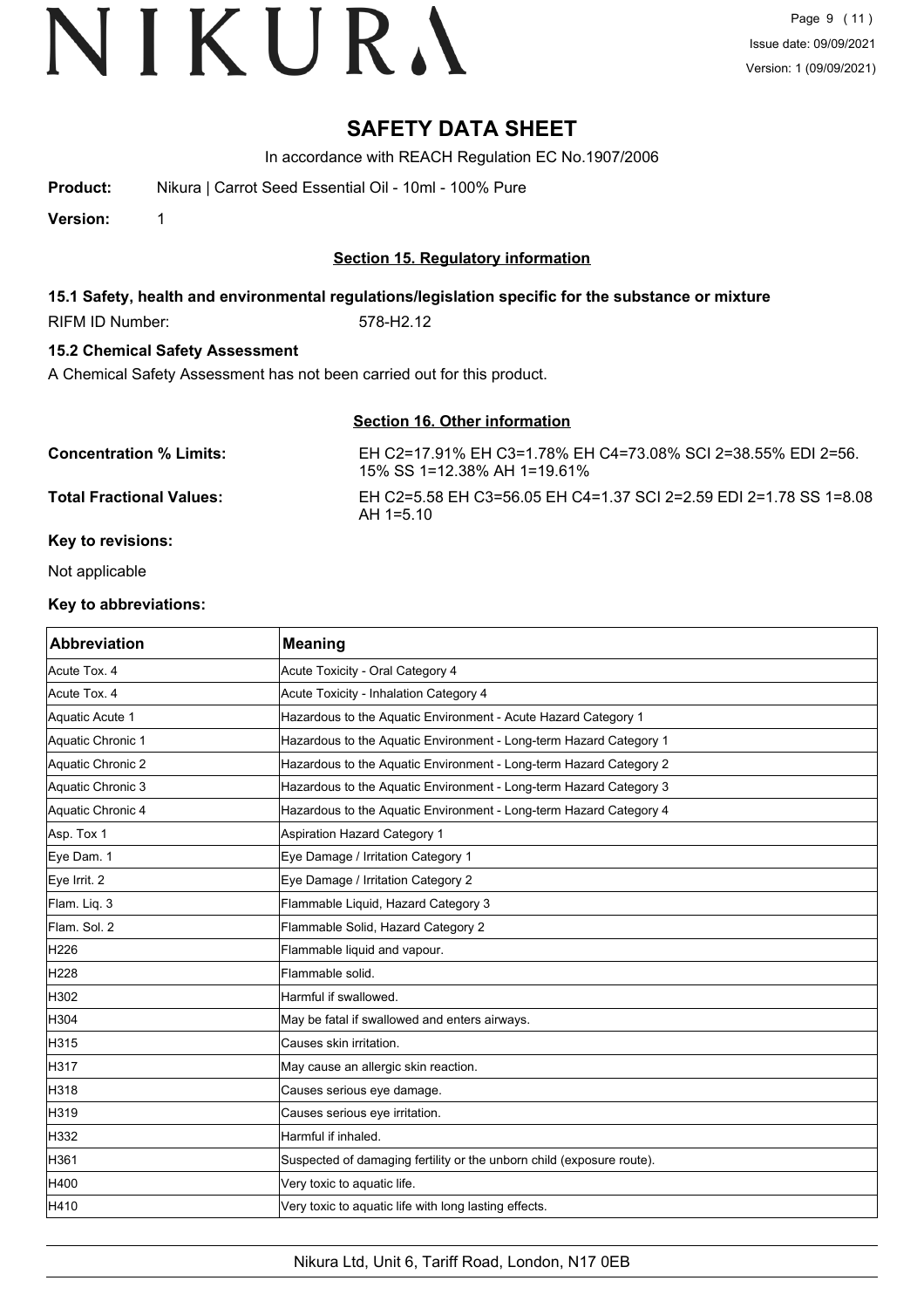## **SAFETY DATA SHEET**

In accordance with REACH Regulation EC No.1907/2006

**Product:** Nikura | Carrot Seed Essential Oil - 10ml - 100% Pure

#### **Version:** 1

| H411             | Toxic to aquatic life with long lasting effects.                                                                                   |
|------------------|------------------------------------------------------------------------------------------------------------------------------------|
| H412             | Harmful to aquatic life with long lasting effects.                                                                                 |
| H413             | May cause long lasting harmful effects to aquatic life.                                                                            |
| P202             | Do not handle until all safety precautions have been read and understood.                                                          |
| P210             | Keep away from heat, sparks, open flames and hot surfaces. - No smoking.                                                           |
| P233             | Keep container tightly closed.                                                                                                     |
| P240             | Ground/bond container and receiving equipment.                                                                                     |
| P241             | Use explosion-proof electrical, ventilating and lighting equipment.                                                                |
| P242             | Use only non-sparking tools.                                                                                                       |
| P243             | Take precautionary measures against static discharge.                                                                              |
| P261             | Avoid breathing vapour or dust.                                                                                                    |
| P264             | Wash hands and other contacted skin thoroughly after handling.                                                                     |
| P270             | Do not eat, drink or smoke when using this product.                                                                                |
| P <sub>271</sub> | Use only outdoors or in a well-ventilated area.                                                                                    |
| P272             | Contaminated work clothing should not be allowed out of the workplace.                                                             |
| P273             | Avoid release to the environment.                                                                                                  |
| P280             | Wear protective gloves/eye protection/face protection.                                                                             |
| P301/310         | IF SWALLOWED: Immediately call a POISON CENTER or doctor/physician.                                                                |
| P302/352         | IF ON SKIN: Wash with plenty of soap and water.                                                                                    |
| P303/361/353     | IF ON SKIN (or hair): Remove/take off immediately all contaminated clothing. Rinse skin with water/shower.                         |
| P304/340         | IF INHALED: Remove victim to fresh air and keep at rest in a position comfortable for breathing.                                   |
| P305/351/338     | IF IN EYES: Rinse cautiously with water for several minutes. Remove contact lenses, if present and easy to<br>do. Continue rinsing |
| P308/313         | IF exposed or concerned: Get medical advice/attention.                                                                             |
| P310             | Immediately call a POISON CENTER or doctor/physician.                                                                              |
| P312             | Call a POISON CENTRE or doctor/physician if you feel unwell.                                                                       |
| P330             | Rinse mouth.                                                                                                                       |
| P331             | Do not induce vomiting.                                                                                                            |
| P332/313         | If skin irritation occurs: Get medical advice/attention.                                                                           |
| P333/313         | If skin irritation or rash occurs: Get medical advice/attention.                                                                   |
| P337/313         | If eye irritation persists: Get medical advice/attention.                                                                          |
| P362             | Take off contaminated clothing and wash before reuse.                                                                              |
| P363             | Wash contaminated clothing before reuse.                                                                                           |
| P370/378         | In case of fire: Use carbon dioxide, dry chemical, foam for extinction.                                                            |
| P391             | Collect spillage.                                                                                                                  |
| P403/235         | Store in a well-ventilated place. Keep cool.                                                                                       |
| P405             | Store locked up.                                                                                                                   |
| P501             | Dispose of contents/container to approved disposal site, in accordance with local regulations.                                     |
| Repr. 2          | Toxic to Reproduction Category 2                                                                                                   |
| Skin Irrit. 2    | Skin Corrosion / Irritation Category 2                                                                                             |
| Skin Sens. 1     | Sensitization - Skin Category 1                                                                                                    |
| Skin Sens. 1B    | Sensitization - Skin Category 1B                                                                                                   |